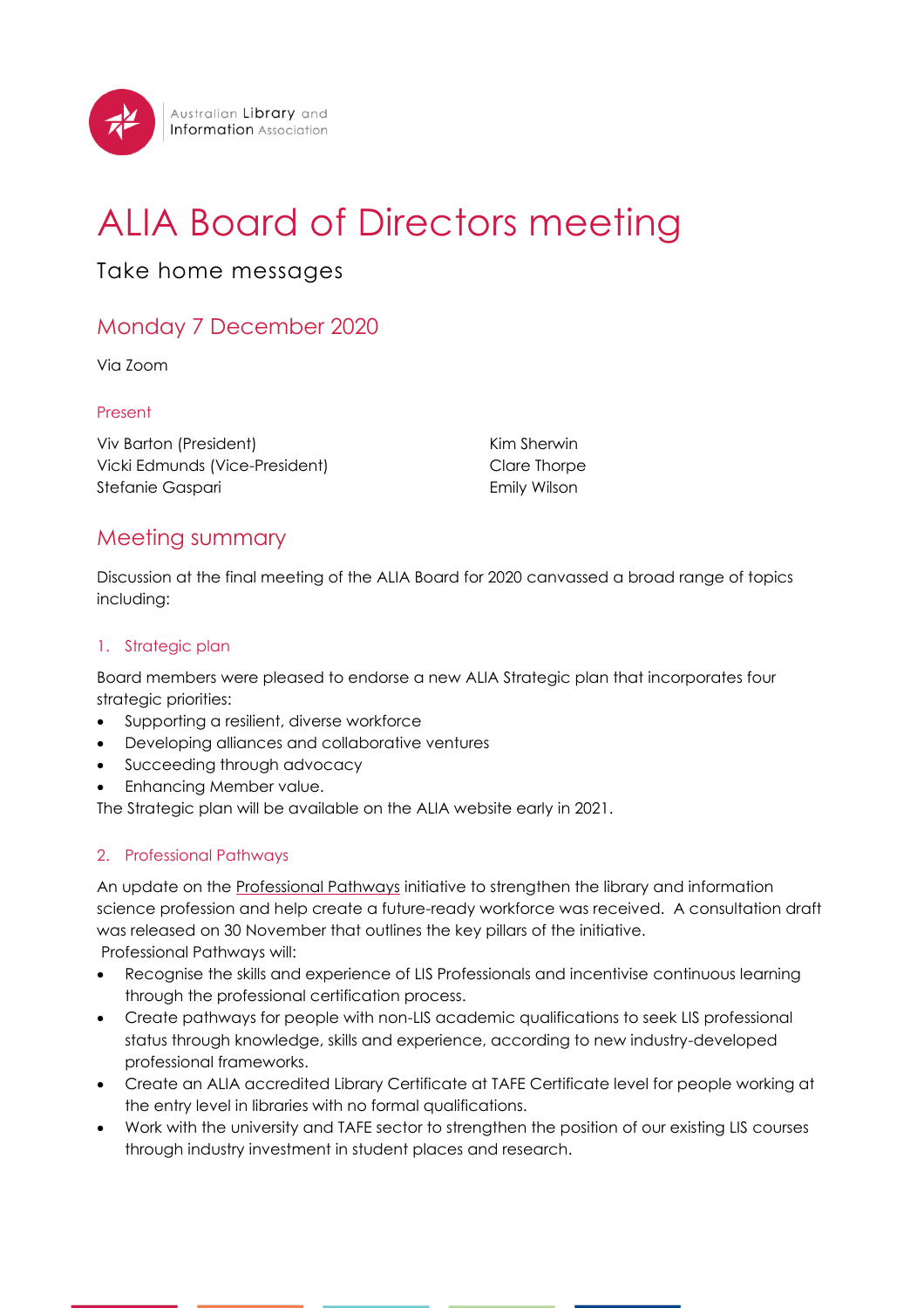The Directors look forward to attending a number of Town Hall meetings in the coming months to discuss the plan with ALIA Members.

# 3. Relief Fund

The Board reviewed the operation of the [ALIA COVID-19 Relief Fund](http://www.alia.org.au/alia-covid-19-relief-fund) that was established to support ALIA Members facing financial hardship as a result of the COVID-19 pandemic.

Donations to the Fund have been received from a number of generous ALIA Members and an additional amount of \$10,000 of operating funds was set aside by the ALIA Board to contribute to the Relief Fund. As this latter sum is unlikely to be needed in full to assist people in immediate financial hardship, the ALIA Board has agreed to provide \$4,000-worth of grants through the ALIA COVID-19 Relief fund for ten ALIA Members to attend the upcoming [ALIA Information Online](http://informationonline.alia.org.au/events/alia-information-online-2021-conference/event-summary-9ecf0baae2494dde9621c647258f15bc.aspx)  [2021 conference.](http://informationonline.alia.org.au/events/alia-information-online-2021-conference/event-summary-9ecf0baae2494dde9621c647258f15bc.aspx)

Details on how to apply for the grant are available on the [conference website.](http://informationonline.alia.org.au/events/alia-information-online-2021-conference/custom-132-9ecf0baae2494dde9621c647258f15bc.aspx)

# 4. Advisory Committee appointments

Appointments to three ALIA Advisory Committees were approved by the Board:

- Robert Knight OAM, [Book Industry and Elending Advisory Committee](https://www.alia.org.au/alia-book-industry-and-elending-advisory-committee)
- Alison Wiercinski as Chair and Amanda Magnussen as a member, Interlibrary Lending **[Advisory Committee](https://www.alia.org.au/alia-interlibrary-lending-advisory-committee)**
- Claire Stalker-Booth, [Vocational Education and Training Libraries Advisory Committee](https://www.alia.org.au/node/184/university-and-tafe-libraries)

The Board also confirmed the reappointment of Ebe Kartus and Melissa Parent, two members of the [ALIA Community on Resource Description Advisory Committee](https://www.alia.org.au/alia-community-resource-description) (ACORD), as representatives on the [Oceania RDA Committee](http://www.rda-rsc.org/oceania) (ORDAC).

The Board thanked these Members for their willingness to participate in the work of ALIA, providing input into the strategic decisions made by the Board.

#### 5. Advisory Committee reports

The Board acknowledged the significant projects undertaken by the ALIA Advisory Committees and particularly thanked them for the recently completed projects including:

- [ALIA Education Advisory Committee,](https://www.alia.org.au/alia-education-advisory-committee) finalising a new core skills policy titled *[Foundation](https://read.alia.org.au/foundation-knowledge-entry-level-library-and-information-professionals)  [knowledge and competencies for entry-level library and information professionals](https://read.alia.org.au/foundation-knowledge-entry-level-library-and-information-professionals)*.
- ALIA [School Library Advisory Committee](https://www.alia.org.au/groups/alia-schools) in conjunction with ASLA updating the *[Recommended minimum information services staffing levels](https://read.alia.org.au/asla-alia-recommended-minimum-information-services-staffing-levels-table-6-revised)*. The guidelines provide a revision to Table 6 in the 2<sup>nd</sup> edition of Learning for the future: developing information services *in schools.*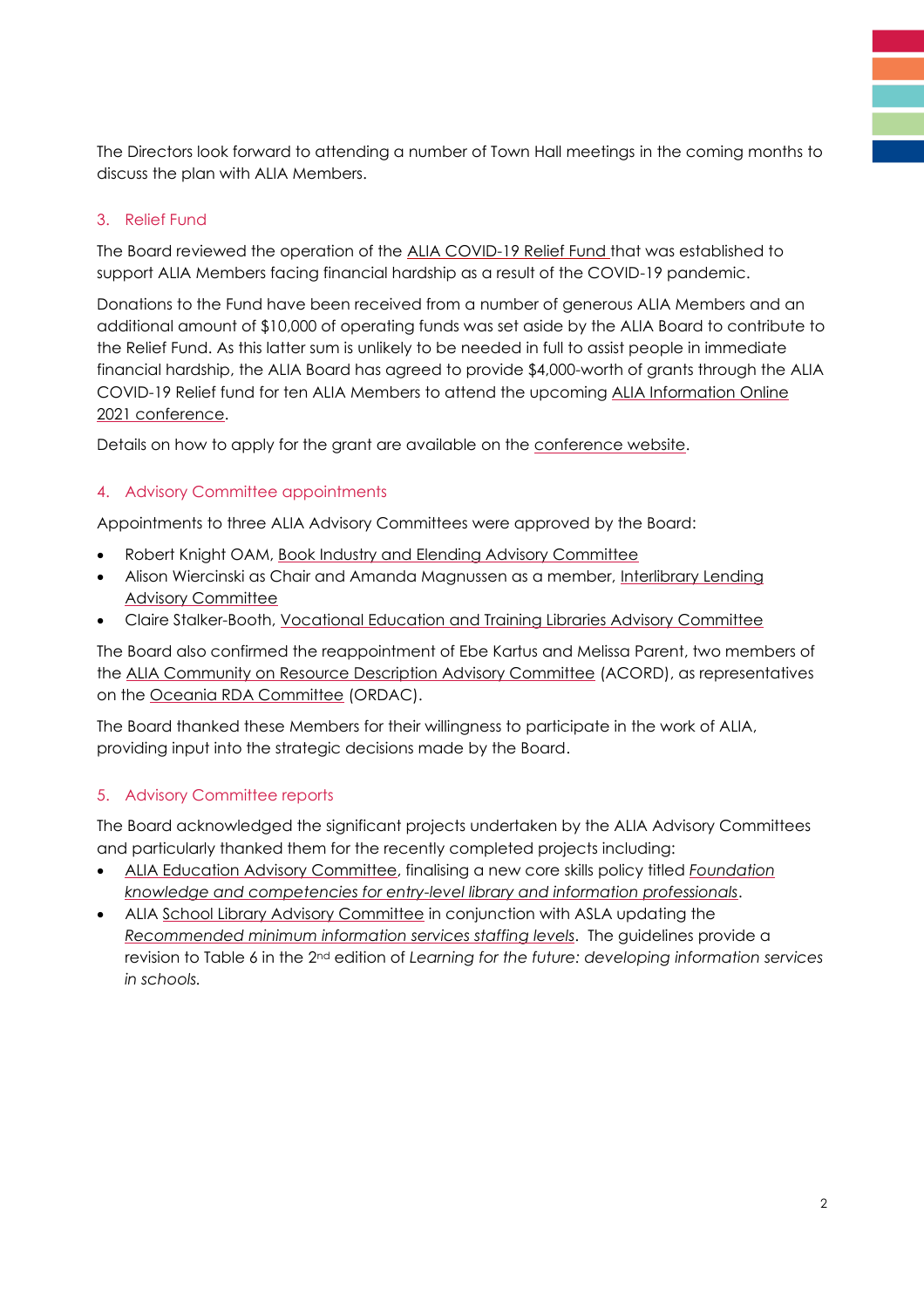# 6. Awards

The Board was pleased to congratulate the recipients of the 2020 ALIA Health Libraries Australia [Anne Harrison Award.](https://www.alia.org.au/about-alia/awards-and-grants/352/anne-harrison-award) Raechel Damarell, Dr Suzanne Lewis and Professor Jennifer Tieman will conduct a study to consider *'Improving the development and reporting of search filters: An e-Delphi study of international experts in the field'*.

# 7. ALIA Conferences

The Board received an update on plans for two major ALIA conferences to be held in the first quarter of 2021. Given the current uncertainty surrounding travel and hosting public meetings, the conferences will be hosted as virtual events:

- The work of the [ALIA Information Online Conference Program Committee](http://informationonline.alia.org.au/events/alia-information-online-2021-conference/event-summary-9ecf0baae2494dde9621c647258f15bc.aspx) in quickly reimagining the conference as a virtual event was acknowledged by the Board. The Board noted the release of the program and the range of registration options along with the innovative virtual exhibition that will be offered. The conference will be held on 8 February 2021as a one-day online program.
- Nominations for the [Library Design Awards](http://www.alia.org.au/awards/australian-library-design-awards-2021) have closed with an impressive 33 entries. The awards will be presented in conjunction with the [Changing Spaces Library Design](http://www.alia.org.au/changing-spaces-library-design-virtual-conference-2021)  [Conference 2021](http://www.alia.org.au/changing-spaces-library-design-virtual-conference-2021) to be held on 18 March 2021.

# 8. Advocacy

The Board thanked all those involved in the preparation of a number of ALIA reports, submissions and statements including:

- [2020 ALIA LIS pay and employment snapshot.](https://read.alia.org.au/alia-lis-pay-and-employment-snapshot-2020)
- [ALIA supplementary statement about casual work in the library and information sector in](http://www.alia.org.au/alia-supplementary-statement-about-casual-work-library-and-information-sector-australia)  [Australia.](http://www.alia.org.au/alia-supplementary-statement-about-casual-work-library-and-information-sector-australia)
- ALIA submission [in response to the draft legislation to implement the Australian Government's](https://read.alia.org.au/alia-submission-response-draft-legislation-implement-australian-government%E2%80%99s-job-ready-graduates)  [job-ready graduates package.](https://read.alia.org.au/alia-submission-response-draft-legislation-implement-australian-government%E2%80%99s-job-ready-graduates)
- [ALIA Submission in response to the Australia Council for the Arts re-imagine discussion paper.](https://read.alia.org.au/alia-submission-response-australia-council-arts-re-imagine-discussion-paper-october-2020)
- ALIA APLA [Submission in response to the Australian Government Inquiry into Australia's](https://read.alia.org.au/alia-apla-submission-response-australian-government-inquiry-australia%E2%80%99s-creative-and-cultural)  [creative and cultural industries and institutions.](https://read.alia.org.au/alia-apla-submission-response-australian-government-inquiry-australia%E2%80%99s-creative-and-cultural)

# 9. National Simultaneous Storytime

Board members were pleased to note the strong interest being shown in the [2021 National](https://www.alia.org.au/nss)  [Simultaneous Storytime](https://www.alia.org.au/nss) which will feature the book *'Give me some space!'* and include a reading of the book from the International Space Station on 19 May 2021.

#### 10. Course Accreditation

An extension to the accreditation for all 12 ALIA accredited [Diploma of Library and Information](https://www.alia.org.au/library-technicians)  [Services](https://www.alia.org.au/library-technicians) course was approved by the Board. Completion of the reaccreditation process has been delayed because of COVID-19 restrictions. The extension until 31 March 2021 will enable a thorough reaccreditation process to be completed.